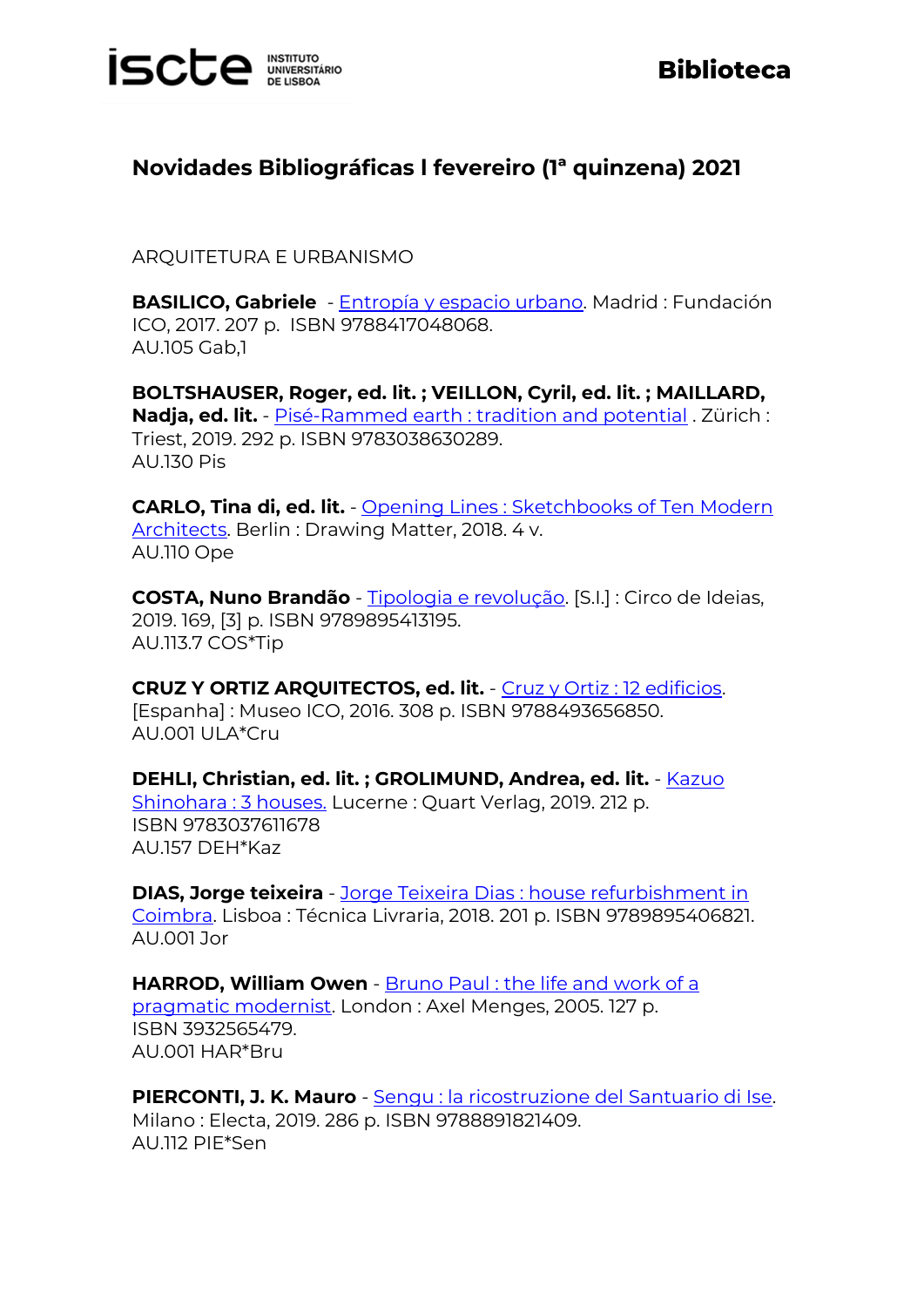

**PIMENTEL, Miguel da Cunha** - [Miguel da Cunha Pimentel : atelier da](https://catalogo.biblioteca.iscte-iul.pt/cgi-bin/koha/opac-detail.pl?biblionumber=104535) [cidade.](https://catalogo.biblioteca.iscte-iul.pt/cgi-bin/koha/opac-detail.pl?biblionumber=104535) Lisboa : Técnica Livraria Edition, 2018. 135 p. ISBN 9789895406807. AU.001 Mig

**PORTAS, Nuno** - [Nuno Portas : 18 obras partilhadas.](https://catalogo.biblioteca.iscte-iul.pt/cgi-bin/koha/opac-detail.pl?biblionumber=107767) [S.I.] : Circo de Ideias, 2019. 149, [3] p. ISBN 9789899918481. AU.101 Nun,2

**ZARDINI, Mirko ; SIZA, Álvaro, co-aut. ; CREMASCOLI, Roberto, coaut.** - [Portugal : 2014-2017.](https://catalogo.biblioteca.iscte-iul.pt/cgi-bin/koha/opac-detail.pl?biblionumber=107768) [Porto] : Circo de Ideias, 2018. 84, [8] p. ISBN 9789899918498. AU.113.7 ZAR\*Por

CIÊNCIAS E TECNOLOGIAS DA INFORMAÇÃO

**ALKIN, Oktay** - [Signals and systems : a MATLAB® integrated](https://catalogo.biblioteca.iscte-iul.pt/cgi-bin/koha/opac-detail.pl?biblionumber=108580)  [approach.](https://catalogo.biblioteca.iscte-iul.pt/cgi-bin/koha/opac-detail.pl?biblionumber=108580) Boca Raton : CRC Press, 2017. XXIII, 1097 p. ISBN 9781138075474. CTI.163 ALK\*Sig,1

**CHAPARRO, Luis F. ; AKAN, Aydin, co-aut.** - [Signals and systems](https://catalogo.biblioteca.iscte-iul.pt/cgi-bin/koha/opac-detail.pl?biblionumber=108840)  [using MATLAB®.](https://catalogo.biblioteca.iscte-iul.pt/cgi-bin/koha/opac-detail.pl?biblionumber=108840) London : Academic Press, 2019. XX, 816 p. ISBN 9780128142042. CTI.163 CHA\*Sig

**TOMLINSON, Martin, co-aut., e outros** - [Error-correction coding and](https://catalogo.biblioteca.iscte-iul.pt/cgi-bin/koha/opac-detail.pl?biblionumber=108092)  [decoding : bounds, codes, decoders, analysis and applications.](https://catalogo.biblioteca.iscte-iul.pt/cgi-bin/koha/opac-detail.pl?biblionumber=108092) Cham : Springer, 2017. XX, 522 p. ISBN 9783319511023. CTI.214 TOM\*Err

DIREITO

**LEITÃO, Luís Manuel Teles de Menezes** - [A recuperação económica](https://catalogo.biblioteca.iscte-iul.pt/cgi-bin/koha/opac-detail.pl?biblionumber=107784)  [dos devedores : RERE, PER, PEAP, plano de insolvência, plano de](https://catalogo.biblioteca.iscte-iul.pt/cgi-bin/koha/opac-detail.pl?biblionumber=107784)  [pagamentos e exoneração do passivo restante.](https://catalogo.biblioteca.iscte-iul.pt/cgi-bin/koha/opac-detail.pl?biblionumber=107784) Coimbra : Almedina, 2020. 168 p. ISBN 9789724084183. D.132 LEI\*Rec

**MARTINS, João Zenha** - [Direito do trabalho : estudos.](https://catalogo.biblioteca.iscte-iul.pt/cgi-bin/koha/opac-detail.pl?biblionumber=107788) Coimbra : Almedina, 2018. 296 p. ISBN 9789724075709. D.125 MAR\*Dir,3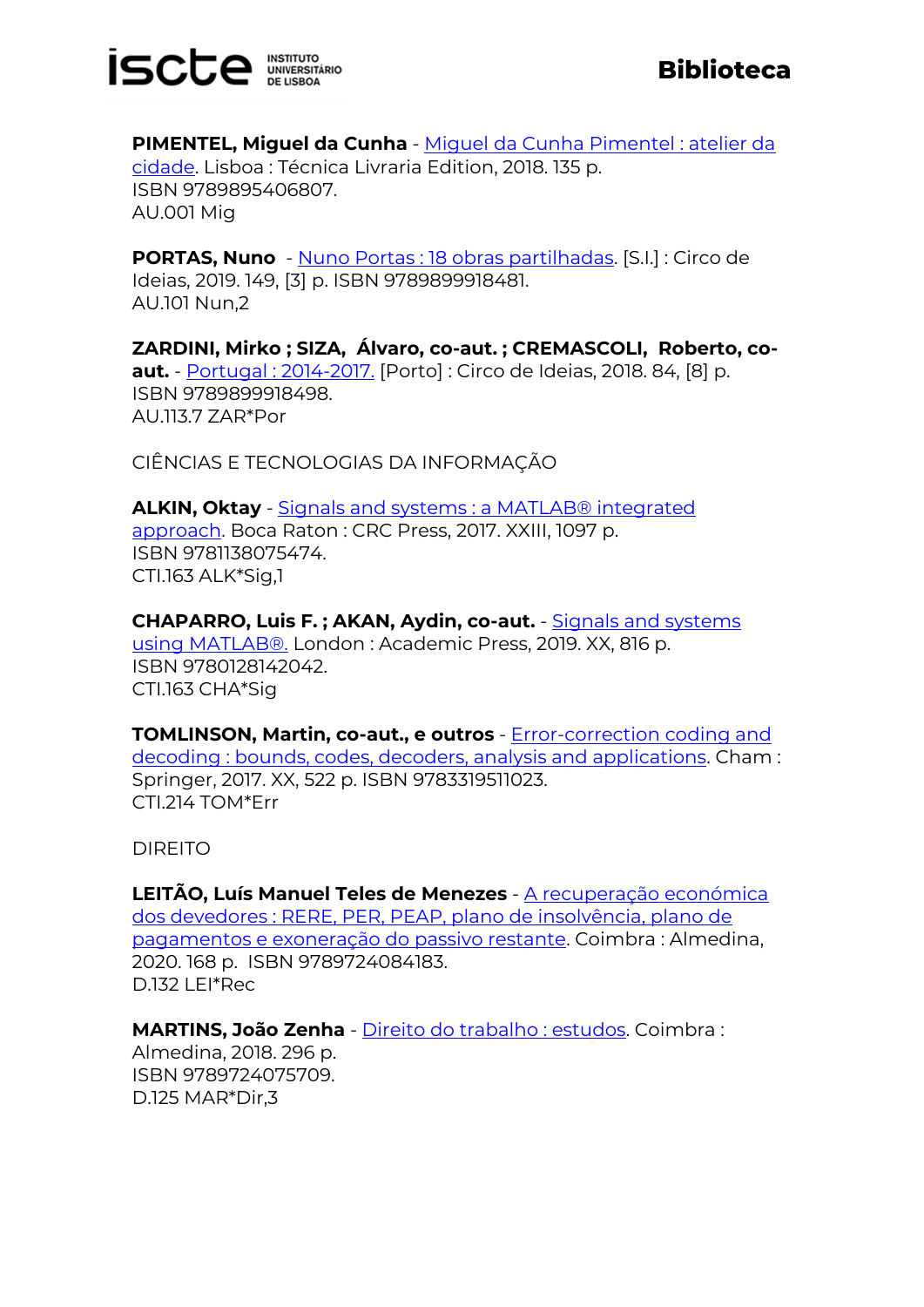

ECONOMIA

**COMPTE, Olivier ; POSTLEWAITE, Andrew, co-aut.** - [Ignorance and](https://catalogo.biblioteca.iscte-iul.pt/cgi-bin/koha/opac-detail.pl?biblionumber=108780)  [uncertainty.](https://catalogo.biblioteca.iscte-iul.pt/cgi-bin/koha/opac-detail.pl?biblionumber=108780) Cambridge : Cambridge University Press, 2019. XIV, 287 p. ISBN 9781108434492. E.111 COM\*Ign

**MARCHINGTON, Mick, ed. lit., e outros** - [Fragmenting work : blurring](https://catalogo.biblioteca.iscte-iul.pt/cgi-bin/koha/opac-detail.pl?biblionumber=108650)  [organizational boundaries and disordering hierarchies.](https://catalogo.biblioteca.iscte-iul.pt/cgi-bin/koha/opac-detail.pl?biblionumber=108650) New York : Oxford University Press, 2005. XIII, 319 p. ISBN 9780199262243. E.190 Fra

**MASCHLER, Michael ; SOLAN, Eilon, co-aut. ; ZAMIR, Shmuel, co-aut.** - [Game theory.](https://catalogo.biblioteca.iscte-iul.pt/cgi-bin/koha/opac-detail.pl?biblionumber=108678) New York : Cambridge University Press, 2020. XXVI, 1024 p. ISBN 9781108825146. E.111.5 MAS\*Gam 2ªed

**MICHIE, Jonathan, ed. lit.** - [The handbook of globalisation.](https://catalogo.biblioteca.iscte-iul.pt/cgi-bin/koha/opac-detail.pl?biblionumber=108489) Cheltenham : Edward Elgar, 2019. X, 473 p. ISBN 9781788118613. E.151 Han.1 $3^{\circ}$ ed

**RENSHAW, Geoff** - [Maths for economics.](https://catalogo.biblioteca.iscte-iul.pt/cgi-bin/koha/opac-detail.pl?biblionumber=107856) Oxford : Oxford University Press, 2016. XXIV, 718 p. ISBN 9780198704379. E.111.5 REN\*Mat

ESTUDOS AFRICANOS

**VARELA, Odair Bartolomeu Barros Lopes** - [Crítica da razão estatal : o](https://catalogo.biblioteca.iscte-iul.pt/cgi-bin/koha/opac-detail.pl?biblionumber=107783)  [estado moderno em África nas relações internacionais e ciência](https://catalogo.biblioteca.iscte-iul.pt/cgi-bin/koha/opac-detail.pl?biblionumber=107783)  [política.](https://catalogo.biblioteca.iscte-iul.pt/cgi-bin/koha/opac-detail.pl?biblionumber=107783) [S.L.] : Pedro Cardoso Livraria, 2017. 324 p. ISBN 9789899987098. EA.ASS 1 VAR\*Cri

GESTÃO

**BHIMANI, Alnoor, co-aut.** - [Management and cost accounting.](https://catalogo.biblioteca.iscte-iul.pt/cgi-bin/koha/opac-detail.pl?biblionumber=108028) London : Pearson, 2019. XXVIII, 841 p. ISBN 9781292232669. G.164 BHI\*Man 7ªed

**GOLSORKHI, Damon, ed. lit., e outros** - [Cambridge handbook of](https://catalogo.biblioteca.iscte-iul.pt/cgi-bin/koha/opac-detail.pl?biblionumber=108783)  [strategy as practice.](https://catalogo.biblioteca.iscte-iul.pt/cgi-bin/koha/opac-detail.pl?biblionumber=108783) Cambridge : Cambridge University Press, 2015. XXV, 664 p. ISBN 9781107421493. G.111 Cam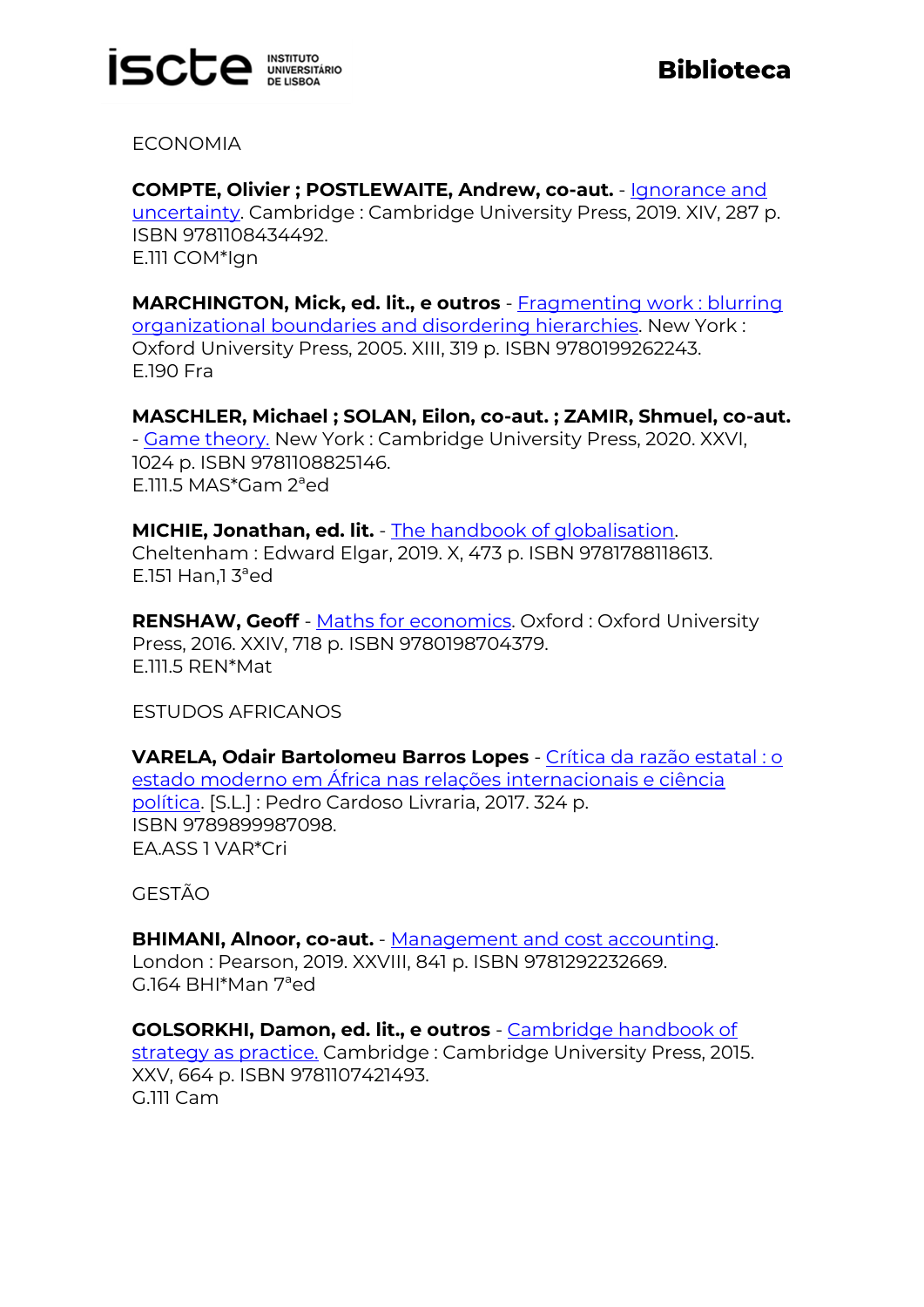

**KRIMPMANN, Andreas** - [Principles of group accounting under IFRS.](https://catalogo.biblioteca.iscte-iul.pt/cgi-bin/koha/opac-detail.pl?biblionumber=107820)  Chichester : John Wiley, 2015. XXIX, 820 p. ISBN 9781118751411. G.164 KRI\*Pri

**LOPES, Ilídio Tomás** - [Contabilidade e finanças para gestores não](https://catalogo.biblioteca.iscte-iul.pt/cgi-bin/koha/opac-detail.pl?biblionumber=107911)[financeiros : com casos práticos e exercícios.](https://catalogo.biblioteca.iscte-iul.pt/cgi-bin/koha/opac-detail.pl?biblionumber=107911) Coimbra : Actual Editora, 2020. 223 p. ISBN 9789896945756. G.164 LOP\*Con,3

**LOURENÇO, Isabel ; MORAIS, Ana Isabel, co-aut.** - [Contabilidade](https://catalogo.biblioteca.iscte-iul.pt/cgi-bin/koha/opac-detail.pl?biblionumber=108497)  [financeira : principais conceitos, lançamentos e fórmulas usadas em](https://catalogo.biblioteca.iscte-iul.pt/cgi-bin/koha/opac-detail.pl?biblionumber=108497)  [contabilidade financeira.](https://catalogo.biblioteca.iscte-iul.pt/cgi-bin/koha/opac-detail.pl?biblionumber=108497) Lisboa : Sílabo, 2018. 162 p. ISBN 9789726189800.  $G.164$  LOU $^*$ Con

**SAUNDERS, Mark N. K. ; LEWIS, Philip, co-aut. ; THORNHILL, Adrian, co-aut.** - [Research methods for business students.](https://catalogo.biblioteca.iscte-iul.pt/cgi-bin/koha/opac-detail.pl?biblionumber=108444) Harlow : Pearson , 2019. XXXIII, 833 p. ISBN 9781292208787. G.110 SAU\*Res 8ªed

MÉTODOS QUANTITATIVOS

**JOSÉ, Jorge V. ; SALETAN, Eugene J., co-aut.** - [Classical dynamics : a](https://catalogo.biblioteca.iscte-iul.pt/cgi-bin/koha/opac-detail.pl?biblionumber=108781)  [contemporary approach.](https://catalogo.biblioteca.iscte-iul.pt/cgi-bin/koha/opac-detail.pl?biblionumber=108781) Cambridge : Cambridge University Press, 1998. XXVI, 670, [4] p. ISBN 9780521636360. MQ.116.6 JOS\*Cla

**VASY, András** - [Partial differential equations : an accessible route](https://catalogo.biblioteca.iscte-iul.pt/cgi-bin/koha/opac-detail.pl?biblionumber=108554)  [through theory and applications.](https://catalogo.biblioteca.iscte-iul.pt/cgi-bin/koha/opac-detail.pl?biblionumber=108554) Providence : American Mathematical Society, 2015. X, 281, [4] p. ISBN 9781470418816. MQ.116.6 VAS\*Par

**WILEY, Matt ; WILEY, Joshua F., co-aut.** - [Advanced R statistical](https://catalogo.biblioteca.iscte-iul.pt/cgi-bin/koha/opac-detail.pl?biblionumber=108456)  [programming and data models : analysis, machine learning, and](https://catalogo.biblioteca.iscte-iul.pt/cgi-bin/koha/opac-detail.pl?biblionumber=108456)  [visualization](https://catalogo.biblioteca.iscte-iul.pt/cgi-bin/koha/opac-detail.pl?biblionumber=108456) . New York : Apress, 2019. XX, 638 p. ISBN 9781484228715. MQ.130 WIL\*Adv

PSICOLOGIA

**JETTEN, Jolanda, ed. lit. ; PETERS, Kim, ed. lit.** - The social psychology [of inequality.](https://catalogo.biblioteca.iscte-iul.pt/cgi-bin/koha/opac-detail.pl?biblionumber=109200) Cham : Springer, 2019. IX, 405 p. ISBN 9783030288587. PS.141 Soc,1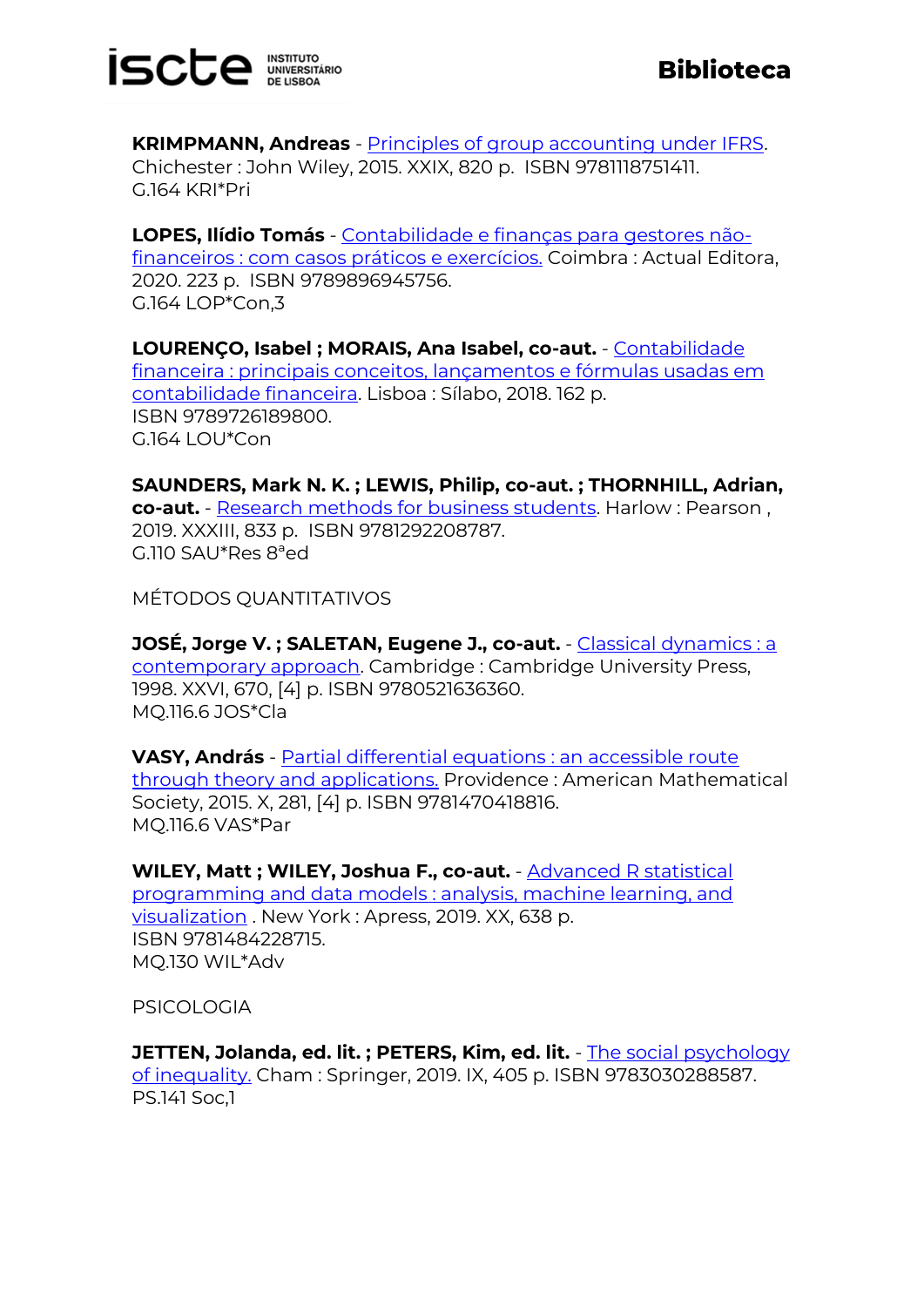

**SOCIOLOGIA** 

**ALEXANDER, Bryan** - [The new digital storytelling : creating narratives](https://catalogo.biblioteca.iscte-iul.pt/cgi-bin/koha/opac-detail.pl?biblionumber=108898)  [with new media.](https://catalogo.biblioteca.iscte-iul.pt/cgi-bin/koha/opac-detail.pl?biblionumber=108898) Santa Barbara : Praeger, 2017. 291 p. ISBN 9781440849602. S.133.2 ALE\*New

**BALL, Stephen, e outros** - [Como as escolas fazem as políticas :](https://catalogo.biblioteca.iscte-iul.pt/cgi-bin/koha/opac-detail.pl?biblionumber=108842) [atuação em escolas secundárias.](https://catalogo.biblioteca.iscte-iul.pt/cgi-bin/koha/opac-detail.pl?biblionumber=108842) Ponta Grossa : UEPG, 2016. 230, [3] p. ISBN 9788577982059. S.135 Com,2

**BATEMAN, David A.** - Disenfranchising democracy: constructing the [electorate in the United States, the United Kingdom and France.](https://catalogo.biblioteca.iscte-iul.pt/cgi-bin/koha/opac-detail.pl?biblionumber=108677) Cambridge : Cambridge University Press, 2018. XIX, 348 p. ISBN 9781108455459. S.193 BAT\*Dis

**BETTS, Alexander ; LOESCHER, Gil, co-aut. ; MILNER, James, co-aut**. - [UNHCR : the politics and practice of refugee protection.](https://catalogo.biblioteca.iscte-iul.pt/cgi-bin/koha/opac-detail.pl?biblionumber=108520) London : Routledge, 2012. XXV, 191 p. ISBN 9780415782838. S.198 BET\*UNHCR

**COLLINS, Patricia Hill** - [Intersectionality as critical social theory](https://catalogo.biblioteca.iscte-iul.pt/cgi-bin/koha/opac-detail.pl?biblionumber=108485) . Durhan : Duke University Press, 2019. XII, 360 p. ISBN 9781478006466. S.111 COL\*Int

**CRESWELL, John W. ; CRESWELL, J. David, co-aut.** - [Research design](https://catalogo.biblioteca.iscte-iul.pt/cgi-bin/koha/opac-detail.pl?biblionumber=108455)  [: qualitative, quantitative, and mixed methods approaches.](https://catalogo.biblioteca.iscte-iul.pt/cgi-bin/koha/opac-detail.pl?biblionumber=108455) London : Sage, 2018. XXV, 275 p. ISBN 9781506386768. S.113 CRE\*Res 5ªed

**DAVIES, Jonathan S., ed. lit. ; IMBROSCIO, David L., ed. lit.** - [Critical](https://catalogo.biblioteca.iscte-iul.pt/cgi-bin/koha/opac-detail.pl?biblionumber=108986)  [urban studies : new directions](https://catalogo.biblioteca.iscte-iul.pt/cgi-bin/koha/opac-detail.pl?biblionumber=108986) . Albany : State University of New York, 2010. XIV, 220 p. ISBN 9781438433066. S.163 Cri,1

**DIANI, Mario** - [The cement of civil society : studying networks in](https://catalogo.biblioteca.iscte-iul.pt/cgi-bin/koha/opac-detail.pl?biblionumber=108570)  [localities.](https://catalogo.biblioteca.iscte-iul.pt/cgi-bin/koha/opac-detail.pl?biblionumber=108570) Cambridge : Cambridge University Press, 2015. XXII, 244 p. ISBN 9781107100008. S.195 DIA\*Cem

**DIANI, Mario, ed. lit. ; MCADAM, Doug, ed. lit.** - [Social movements](https://catalogo.biblioteca.iscte-iul.pt/cgi-bin/koha/opac-detail.pl?biblionumber=108572)  [and networks : relational approaches to collective action.](https://catalogo.biblioteca.iscte-iul.pt/cgi-bin/koha/opac-detail.pl?biblionumber=108572) Oxford : Oxford University Press, 2003. XIX, 348 p. ISBN 9780199251780. S.195 Soc,6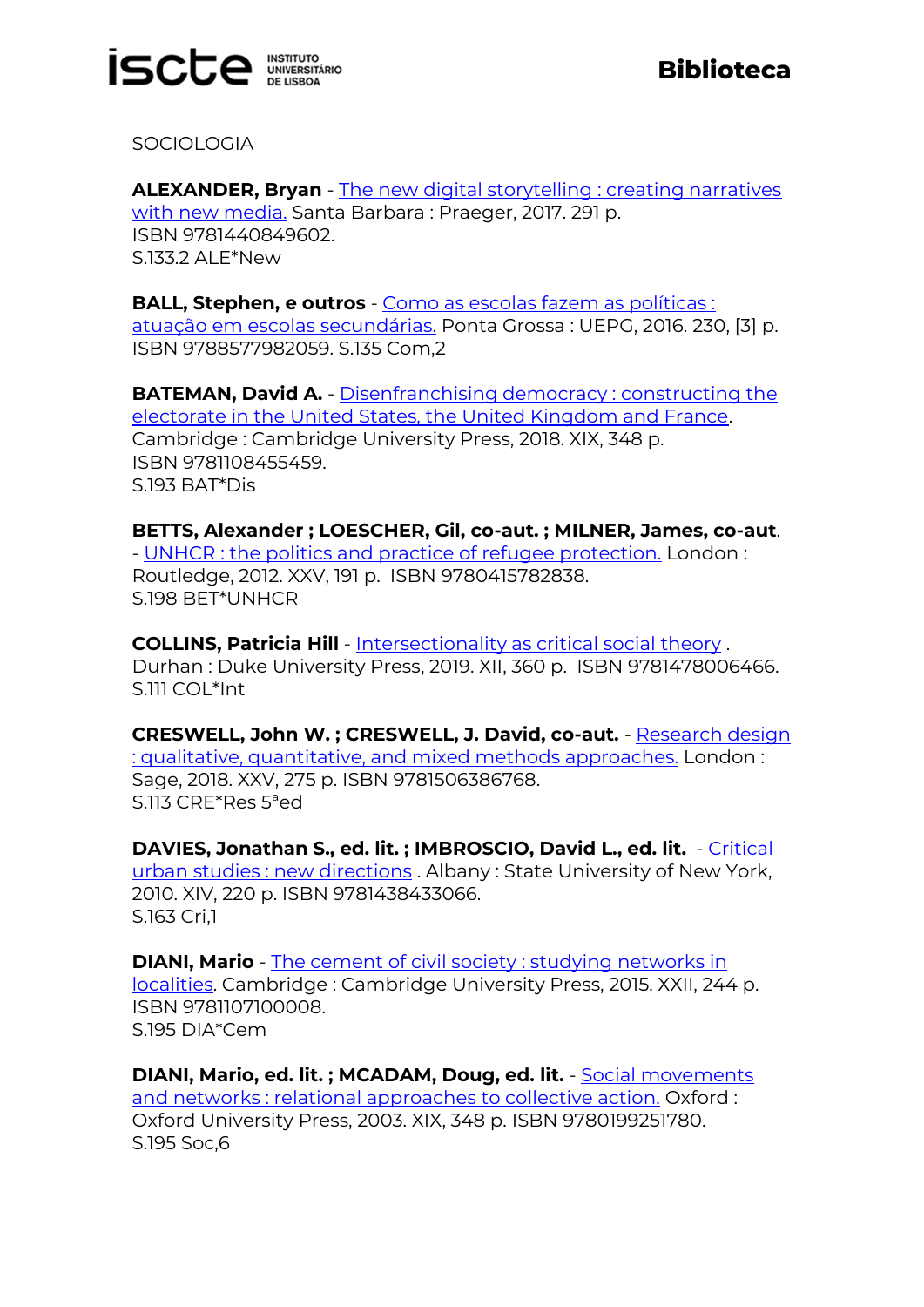

**EVANS, Geoffrey ; TILLEY, James, co-aut**. - [The new politics of class :](https://catalogo.biblioteca.iscte-iul.pt/cgi-bin/koha/opac-detail.pl?biblionumber=108651)  [the political exclusion of the British working class.](https://catalogo.biblioteca.iscte-iul.pt/cgi-bin/koha/opac-detail.pl?biblionumber=108651) Oxford : Oxford University Press, 2017. XIV, 237 p. ISBN 9780198755753. S.195 EVA\*New

**GASPAR, Carlos** - O regresso da anarquia : os Estados Unidos, a Rússia, [a China e a ordem internacional.](https://catalogo.biblioteca.iscte-iul.pt/cgi-bin/koha/opac-detail.pl?biblionumber=107771) Lisboa : Aletheia, 2019. 265, [1] p. ISBN 9789898906496. S.198 GAS\*Ord

**GIANCOLA, Susan P.** - [Program evaluation : embedding evaluation](https://catalogo.biblioteca.iscte-iul.pt/cgi-bin/koha/opac-detail.pl?biblionumber=108430)  [into program design and development.](https://catalogo.biblioteca.iscte-iul.pt/cgi-bin/koha/opac-detail.pl?biblionumber=108430) California : Sage, 2021. XXIV, 408 p. ISBN 9781506357447. S.113 GIA\*Pro

**GINTY, Roger Mac, ed. lit. ; PETERSON, Jenny H., ed. lit.** - [The](https://catalogo.biblioteca.iscte-iul.pt/cgi-bin/koha/opac-detail.pl?biblionumber=108507)  [Routledge companion to humanitarian action.](https://catalogo.biblioteca.iscte-iul.pt/cgi-bin/koha/opac-detail.pl?biblionumber=108507) London : Routledge, 2015. XXVII, 458 p. ISBN 9780415844420. S.203 Rou

**LEIGHLEY, Jan E. ; NAGLER, Jonathan, co-aut.** - [Who votes now? :](https://catalogo.biblioteca.iscte-iul.pt/cgi-bin/koha/opac-detail.pl?biblionumber=108589)  [demographics, issues, inequality and turnout in the United States.](https://catalogo.biblioteca.iscte-iul.pt/cgi-bin/koha/opac-detail.pl?biblionumber=108589) Princeton : Princeton University Press, 2014. XXIV, 206 p. ISBN 9780691159355. S.196 LEI\*Who

**LIEVROUW, Leach A., ed. lit. ; LOADER, Brian D., ed. lit.** - [Routledge](https://catalogo.biblioteca.iscte-iul.pt/cgi-bin/koha/opac-detail.pl?biblionumber=108683)  [handbook of digital media and communication.](https://catalogo.biblioteca.iscte-iul.pt/cgi-bin/koha/opac-detail.pl?biblionumber=108683) London : Routledge, 2021. XIX, 385 p. ISBN 9781138672093. S.133 Rou

**MILES, Matthew B. ; HUBERMAN, A. Michael, co-aut. ; SALDAÑA, Johnny, co-aut.** - [Qualitative data analysis : a methods sourcebook.](https://catalogo.biblioteca.iscte-iul.pt/cgi-bin/koha/opac-detail.pl?biblionumber=108438) Thousand Oaks : Sage, 2020. XXI, 380 p. ISBN 9781544371856. S.112 MIL\*Qua 4ªed

**RECCHI, Ettore, co-aut.** - [Everyday Europe : social transnationalism in](https://catalogo.biblioteca.iscte-iul.pt/cgi-bin/koha/opac-detail.pl?biblionumber=108897)  [an unsettled continent.](https://catalogo.biblioteca.iscte-iul.pt/cgi-bin/koha/opac-detail.pl?biblionumber=108897) Bristol : Polity Press, 2019. XVII, 308 p. ISBN 9781447334200. S.191 Eve

**ROCA, Beltrán, ed. lit. ; MARTÍN-DIÁZ, Emma, ed. lit. ; DÍAZ-PARRA, Ibán, ed. lit.** - [Challenging austerity : radical Left and social](https://catalogo.biblioteca.iscte-iul.pt/cgi-bin/koha/opac-detail.pl?biblionumber=108484)  [movements in the South of Europe.](https://catalogo.biblioteca.iscte-iul.pt/cgi-bin/koha/opac-detail.pl?biblionumber=108484) London : Routledge, 2020. XIV, 166 p. ISBN 978036759381. S.195 Cha,3